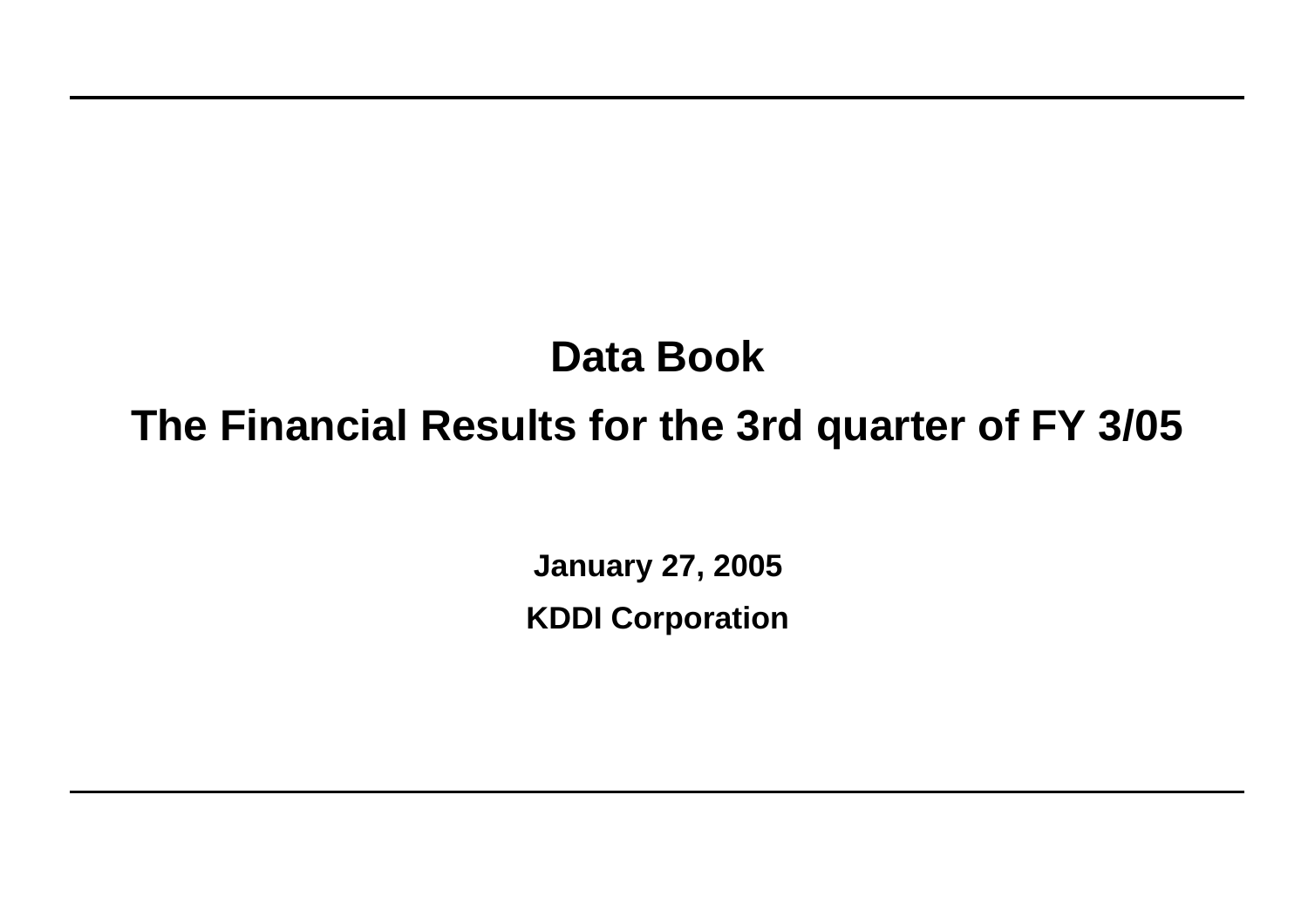| millions of Yen |
|-----------------|
|-----------------|

| Consolidated                   |      |           | FY 3/04   |                          |                  |            |                 | FY 3/05   | $*2$           |           |
|--------------------------------|------|-----------|-----------|--------------------------|------------------|------------|-----------------|-----------|----------------|-----------|
|                                |      | 1H        |           | 2H                       | <b>Full year</b> |            | 1H              |           | Full year (E)  |           |
|                                |      |           | 3Q        |                          |                  | $1H + 3Q$  |                 | 3Q        |                | $1H + 3Q$ |
| Operating revenues             |      | ,386,560  | 717,763   | 1,459,538                | 2,846,098        | 2,104,323  | 1,471,324       | 722,987   | 2,914,000      | 2,194,311 |
| Telecommunications business    |      | 1,125,444 | 573,514   | 1,143,282                | 2,268,726        | 1,698,958  | 1,179,127       | 563,794   | 2,300,000      | 1,742,920 |
| Voice communications           |      | 743,932   | 370,051   | 725,029                  | 1,468,961        | 1,113,983  | 725,472<br>$*3$ | 331,172   |                | 1,056,644 |
| Didital data transmission      |      | 297,576   | 161,675   | 337,746                  | 635,322          | 459,251    | 379,518         | 205,852   |                | 585,370   |
| Leased circuits                |      | 43,302    | 20,225    | 39,200                   | 82,502           | 63,527     | 33,298          | 15,458    |                | 48,756    |
| Other                          |      | 40,634    | 21,563    | 41,307                   | 81,941           | 62,197     | 40,838          | 11,312    |                | 52,150    |
| Other business                 |      | 261,116   | 144,249   | 316,256                  | 577,372          | 405,365    | 292,197         | 159,194   | 614,000        | 451,390   |
| Operating income               |      | 158,230   | 76,449    | 133,874                  | 292,105          | 425,979    | 162,427         | 80,049    | 293,000        | 242,476   |
| Ordinary income                |      | 148,239   | 72,959    | 126,309                  | 274,548          | 400,857    | 156,275         | 79,361    | 285,000        | 235,636   |
| Extraordinary income (loss)    |      | (4, 766)  | (16, 811) | (77, 681)                | (82, 447)        | (160, 128) | (20, 763)       | 27,628    | 4,000          | 6,865     |
| Net income                     |      | 85,855    | 37,549    | 31,170                   | 117,025          | 148,195    | 77,842          | 76,282    | 193,000        | 154,123   |
| Total assets                   | $*1$ | 2,701,108 | 2,760,072 | $\overline{\phantom{0}}$ | 2,639,581        |            | 2,521,547       | 2,559,175 | $\blacksquare$ |           |
| Shareholders' equity           | *1   | 987,153   | 1,015,902 |                          | 1,009,391        |            | 1,078,698       | 1,137,664 |                |           |
| Shareholders' equity ratio     | $*1$ | 36.5%     | 36.8%     |                          | 38.2%            |            | 0               | 0         |                |           |
| Shareholders' equity per share | $*1$ | ¥234,270  | ¥421,084  |                          | ¥239,515         |            | ¥255,642        | ¥269,998  |                |           |
| Free cash flows                |      | 246,818   | 137,753   | 157,414                  | 404,232          | 384,571    | 113,140         | 297,148   | 390,000        | 410,288   |
| Depreciation                   |      | 183,255   | 90,929    | 182,445                  | 365,700          | 274,184    | 183,308         | 81,782    | 351,000        | 265,090   |
| Capex (cash flow basis)        |      | 73,810    | 72,411    | 179,447                  | 253,257          | 146,221    | 115,543         | 84,414    | 340,000        | 199,957   |
| <b>EBITDA</b>                  |      | 349,354   | 172,839   | 338,673                  | 688,027          | 522,193    | 351,777         | 164,988   | 660,000        | 516,765   |
| <b>EBITDA</b> margin           |      | 25.2%     | 24.1%     | 23.2%                    | 24.2%            | 24.8%      | 23.9%           | 22.8%     | 22.6%          | 23.6%     |
| Interest bearing debt          | $*1$ | ,298,483  | 1,229,108 |                          | 1,179,764        |            | 1,010,574       | 901,634   | 871,000        |           |
| Net debt                       | $*1$ | 1,134,997 | 1,002,382 | Ξ.                       | 983,246          |            | 878,178         | 598,162   | $\blacksquare$ |           |
| Debt / EBITDA Ratio            |      |           |           |                          | $1.7$            |            |                 |           | $1.3$          |           |
| Debt / Equity Ratio            |      | 1.32      |           |                          | 1.17             |            | 0.94            |           | 0.77           |           |

**\*1 The figures as of the end of each periods.**

**\*2 Includes the effect of selling PHS business (operated by DDI Pocket Inc.) on October 1st, 2004.**

**\*3 From FY 3/05, KDDI quit disclosing "Telecomunications business" revenues by segment, like "Voice communications","Digital data transmission",**

 **"Leased circuits" and "Other", by its new accounting policy. Those figures for FY 3/05 are as references (only for consolidated basis).**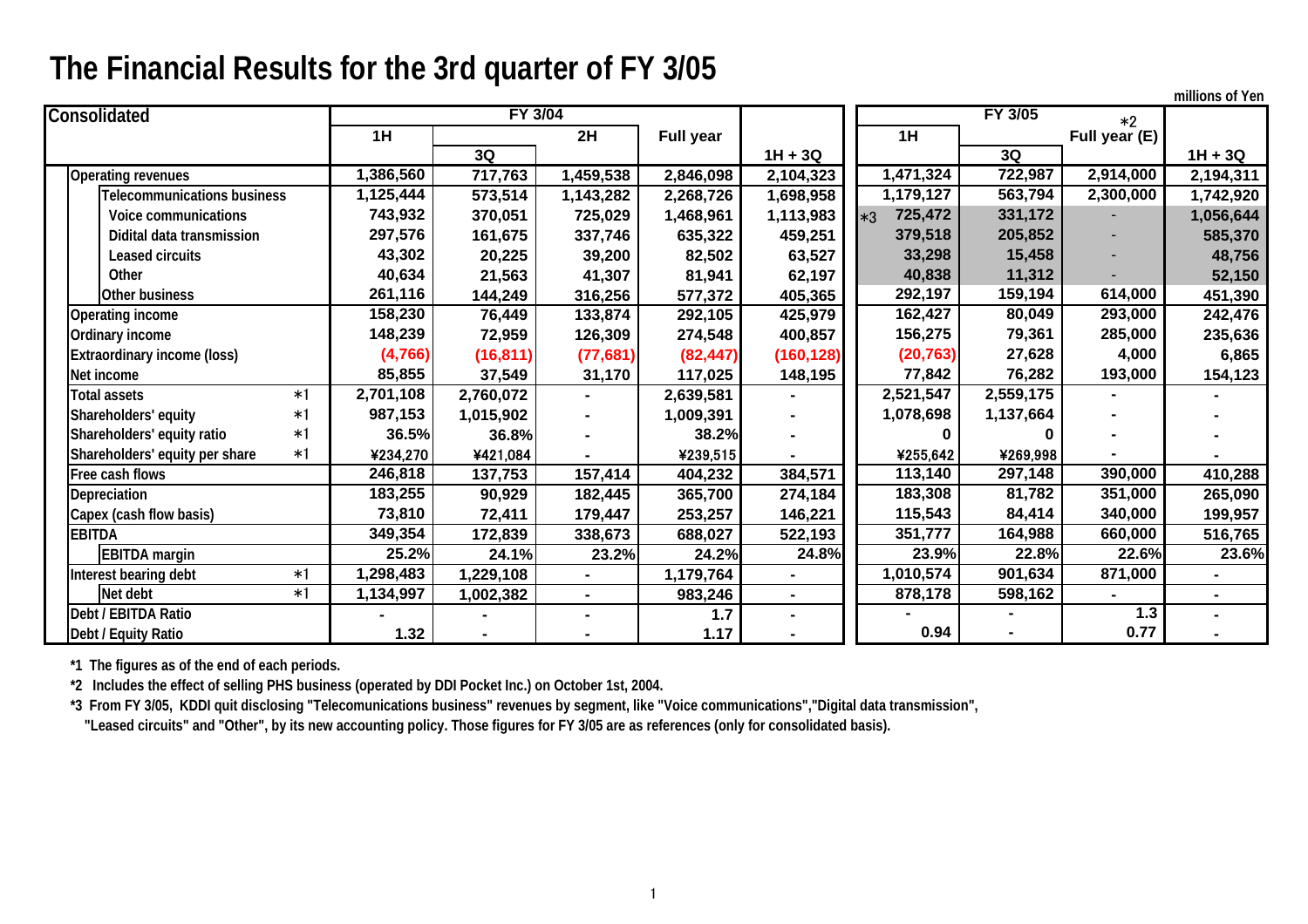| millions of Yen |  |
|-----------------|--|
|                 |  |

| au Business                        |         | <b>FY 3/04</b> |         |                  |           |           | FY 3/05 |               |           |
|------------------------------------|---------|----------------|---------|------------------|-----------|-----------|---------|---------------|-----------|
|                                    | 1H      |                | 2H      | <b>Full year</b> |           | 1H        |         | Full year (E) |           |
|                                    |         | 3Q             |         |                  | $1H + 3Q$ |           | 3Q      |               | $1H + 3Q$ |
| <b>Operating revenues</b>          | 864,740 | 465,984        | 960,334 | 1,825,074        | 1,330,724 | 1,005,294 | 531,927 | 2,070,000     | 1,537,221 |
| <b>Telecommunications business</b> | 663,898 | 350,875        | 710,234 | 1,374,132        | 1,014,773 | 769,455   | 397,402 | 1,565,000     | 1,166,856 |
| Voice communications               | 414,314 | 212,797        | 419,484 | 833,798          | 627,111   |           |         |               |           |
| Digital data transmission          | 249,537 | 138,069        | 290,715 | 540,253          | 387,606   |           |         |               |           |
| Other                              | 46      |                | 35      | 81               | 54        |           |         |               |           |
| Other business                     | 200,842 | 115,109        | 250,100 | 450,942          | 315,951   | 235,839   | 134,525 | 505,000       | 370,365   |
| <b>Operating income</b>            | 128,898 | 60,565         | 110,570 | 239,469          | 189,463   | 143,619   | 70,249  | 277,000       | 213,868   |
| Ordinary income                    | 122,968 | 58,338         | 106,146 | 229,114          | 181,306   | 141,293   | 69,593  | 274,000       | 210,886   |
| <b>Extraordinary income (loss)</b> |         | 0              |         |                  | 0         | (44)      | (17)    |               | (61)      |
| Net income (loss)                  | 70,466  | 34,871         | 59,528  | 129,995          | 105,337   | 83,297    | 41,317  | 163,000       | 124,614   |
| Free cash flows                    | 131,937 | 86,954         | 75,314  | 207,251          | 218,891   | 43,985    | 85,188  | 135,000       | 129,173   |
| Depreciation                       | 91,049  | 46,588         | 93,808  | 184,857          | 137,637   | 100,147   | 50,197  | 202,000       | 150,345   |
| Capex (cash flow basis)            | 41,233  | 48,638         | 119,948 | 161,181          | 89,871    | 87,017    | 62,430  | 230,000       | 149,447   |
| <b>EBITDA</b>                      | 222,098 | 110,309        | 215,553 | 437,651          | 332,407   | 246,549   | 121,651 | 484,000       | 368,199   |
| <b>EBITDA</b> margin               | 25.7%   | 23.7%          | 22.4%   | 24.0%            | 25.0%     | 24.5%     | 22.9%   | 23.4%         | 24.0%     |

**\*1 From FY 3/05, KDDI quit disclosing "Telecomunications business" revenues by segment, like "Voice communications","Digital data transmission", and "Other", by its new accounting policy.**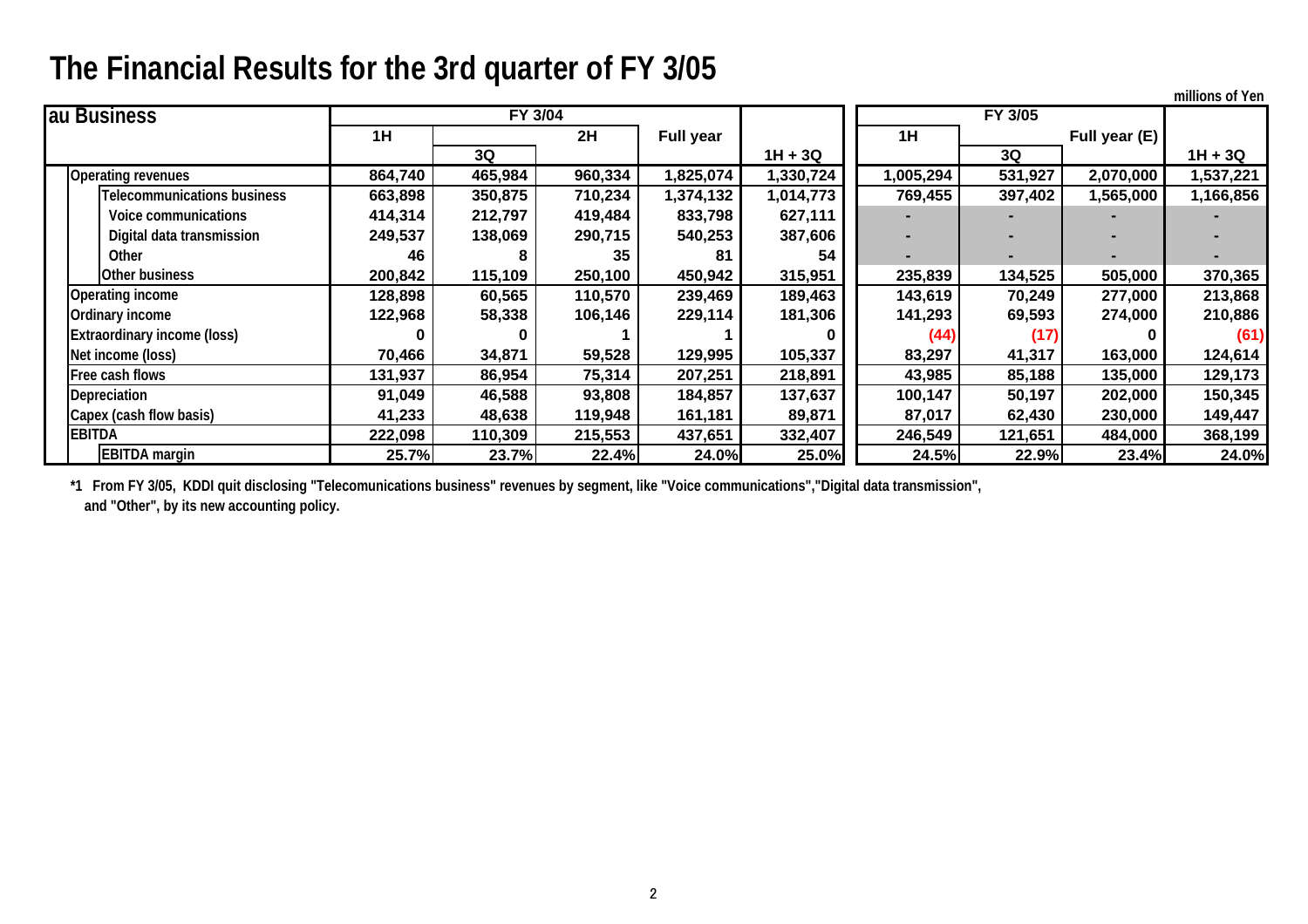**millions of Yen**

| <b>BBC &amp; Solutions Business</b> |          | FY 3/04   |           |                  |           |           | FY 3/05 (New standard) $*1$ |               |           |
|-------------------------------------|----------|-----------|-----------|------------------|-----------|-----------|-----------------------------|---------------|-----------|
|                                     | 1H       |           | 2H        | <b>Full year</b> |           | 1H        |                             | Full year (E) |           |
|                                     |          | 3Q        |           |                  | $1H + 3Q$ |           | 3Q                          |               | $1H + 3Q$ |
| <b>Operating revenues</b>           | 275,433  | 134,242   | 267,029   | 542,462          | 409,675   | 258,233   | 127,027                     | 508,000       | 385,260   |
| <b>Telecommunications business</b>  | 255,237  | 123,397   | 241,774   | 497,010          | 378,634   | 238,539   | 117,491                     | 468,000       | 356,029   |
| <b>Other business</b>               | 20,196   | 10,844    | 25,256    | 45,452           | 31,040    | 19,694    | 9,536                       | 40,000        | 29,230    |
| <b>Operating income</b>             | 10,797   | 5,507     | 5,584     | 16,381           | 16,304    | 2,411     | 5,865                       | (8,000)       | 8,276     |
| Ordinary income                     | 10,278   | 5,514     | 5,538     | 15,817           | 15,792    | 2,559     | 6,010                       | (8,000)       | 8,569     |
| <b>Extraordinary income (loss)</b>  | (1, 307) | (16, 592) | (72, 516) | (73, 823)        | (17, 899) | (17, 620) | (4)                         | (19,000)      | (17, 624) |
| Net income (loss)                   | 5,208    | (3,715)   | (34, 011) | (28, 803)        | 1,493     | (8,037)   | 4,851                       | (13,000)      | (3, 186)  |
| Free cash flows                     | 39,007   | 21,252    | 35,225    | 74,232           | 60,259    | 16,466    | 18,301                      | (10,000)      | 34,767    |
| Depreciation                        | 43,611   | 20,325    | 40,509    | 84,120           | 63,936    | 38,593    | 19,018                      | 79,000        | 57,611    |
| Capex (cash flow basis)             | 17,099   | 14,900    | 38,026    | 55,126           | 31,999    | 17,222    | 16,451                      | 86,000        | 33,674    |
| <b>EBITDA</b>                       | 58,162   | 27,533    | 54,199    | 112,361          | 85,695    | 42,547    | 26,549                      | 79,000        | 69,096    |
| <b>EBITDA</b> margin                | 21.1%    | 20.5%     | 20.3%     | 20.7%            | 20.9%     | 16.5%     | 20.9%                       | 15.6%         | 17.9%     |

**\*1 KDDI has shifted some parts of its fixed-line sales function for corporate costomers, to KDDI Network & Solutions Inc. (KNSL).**

**(KNSL was established on November 1, 2004, b y mergin g 4 subsidiaries, K-Solutions, KCOM, OSI Plus and KDDI Msat)**

**With this restructurin g, KNSL has been consolidated to BBC&Solutions Business from FY 3/05, shifted from Other Businesses. (figures for the 4 companies are relevant before the merger) millions of Yen**

| <b>BBC &amp; Solutions Business</b>  |         | FY 3/04 |         |                  |           |           | FY 3/05   |               |           |
|--------------------------------------|---------|---------|---------|------------------|-----------|-----------|-----------|---------------|-----------|
| Telecommunications business revenues | 1H      |         | 2H      | <b>Full year</b> |           | 1H        |           | Full year (E) |           |
|                                      |         | 3Q      |         |                  | $1H + 3Q$ |           | <b>3Q</b> |               | $1H + 3Q$ |
| KDDI<br>$*2$                         | 255,237 | 123,397 | 241,774 | 497,010          | 378,634   | 233,836   | 118,408   | 466,000       | 352,243   |
| Voice service                        | 166,297 | 79,593  | 154,285 | 320,581          | 245,890   | 141,974   | 69,791    | 276,500       | 211,765   |
| Local call                           | 27,202  | 12,925  | 24,682  | 51,884           | 40,127    | 21,429    | 10,189    |               | 31,618    |
| Long distance call                   | 93,174  | 44,973  | 87,504  | 180,678          | 138,147   | 80,867    | 39,905    |               | 120,772   |
| International call                   | 45,921  | 21,695  | 42,099  | 88,019           | 67,616    | 39,678    | 19,697    |               | 59,375    |
| Data service                         | 88,190  | 43,568  | 86,701  | 174,891          | 131,758   | 91,666    | 48,516    | 189,100       | 140,182   |
| Data transmission                    | 41,792  | 20,838  | 41,766  | 83,558           | 62,630    | 43,890    | 24,566    | 94,000        | 68,456    |
| Frame relay / cell relay             | 6,062   | 2,353   | 4,586   | 10,648           | 8,415     | 3,863     | 1,857     |               | 5,721     |
| Internet                             | 35,187  | 18,232  | 36,886  | 72,073           | 53,419    | 39,822    | 22,601    |               | 62,423    |
| Other data transmission              | 542     | 254     | 295     | 837              | 796       | 205       | 107       |               | 312       |
| Leased circuits                      | 23,583  | 10,437  | 20,229  | 43,812           | 34,020    | 22,020    | 10,235    | 41,400        | 32,255    |
| <b>IP-VPN</b>                        | 20,483  | 10,717  | 21,314  | 41,796           | 31,200    | 21,439    | 10,943    | 43,600        | 32,382    |
| <b>Ether-VPN</b>                     | 2,332   | 1,575   | 3,392   | 5,724            | 3,907     | 4,318     | 2,772     | 10,100        | 7,090     |
| Others                               | 750     | 237     | 788     | 1,538            | 987       | 196       | 101       | 400           | 297       |
| <b>KNSL</b>                          |         |         |         |                  |           | 40,358    | 19,570    | 78,700        | 59,928    |
| <b>Consolidation adjustment</b>      |         |         |         |                  |           | (35, 654) | (20, 487) | (76, 700)     | (56, 141) |

**\*2 Figures for KDDI have not changed from former standard.**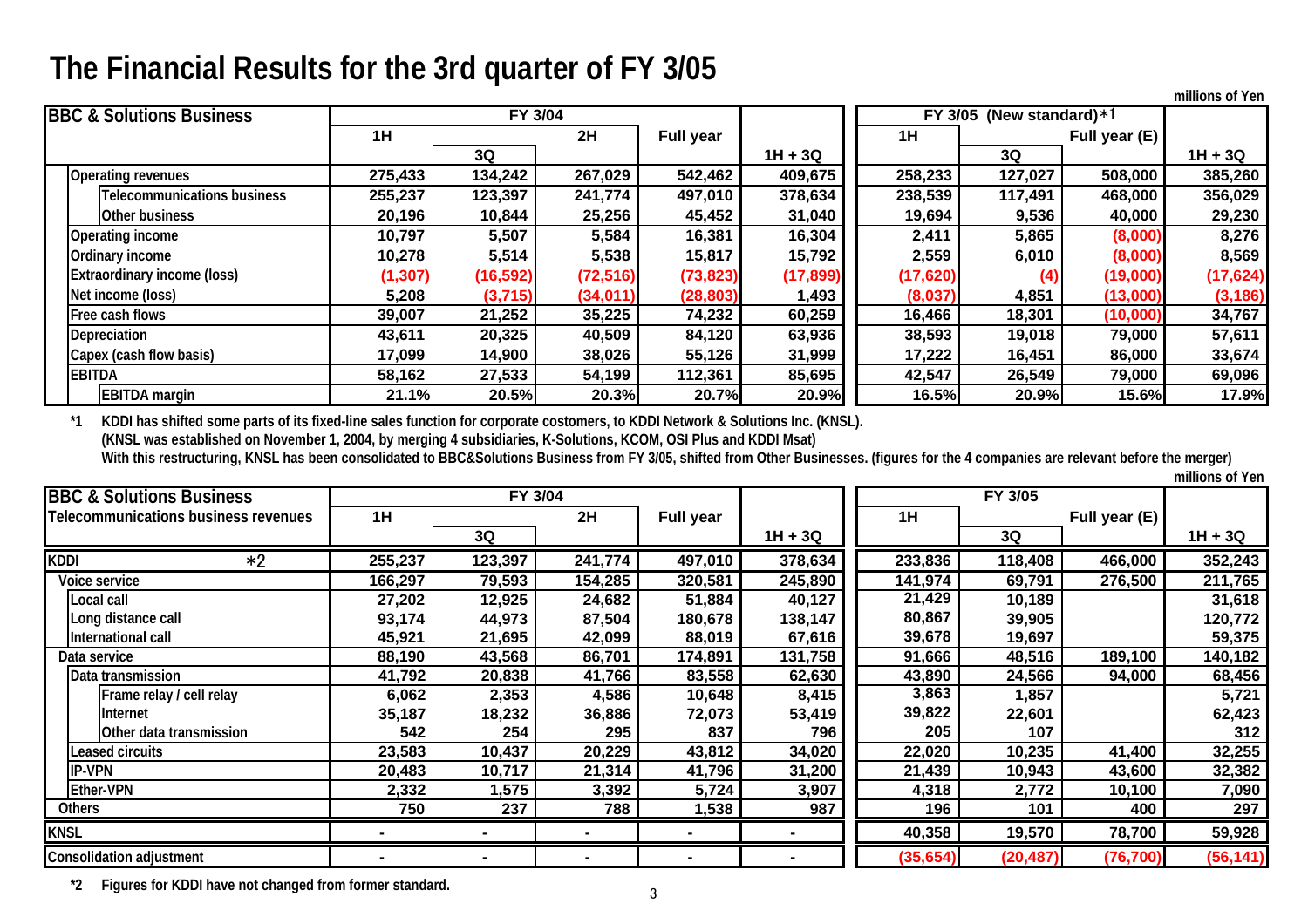|                                    |         |         |         |                  |           |         |         |               | millions of Yen |
|------------------------------------|---------|---------|---------|------------------|-----------|---------|---------|---------------|-----------------|
| <b>TU-KA Business</b>              |         | FY 3/04 |         |                  |           |         | FY 3/05 |               |                 |
|                                    | 1H      |         | 2H      | <b>Full year</b> |           | 1H      |         | Full year (E) |                 |
|                                    |         | 3Q      |         |                  | $1H + 3Q$ |         | 3Q      |               | $1H + 3Q$       |
| <b>Operating revenues</b>          | 141,809 | 68,815  | 134,648 | 276,457          | 210,624   | 119,677 | 58,708  | 233,000       | 178,385         |
| <b>Telecommunications business</b> | 118,542 | 57,282  | 111,892 | 230,435          | 175,824   | 103,303 | 49,358  | 199,000       | 152,661         |
| Voice communications               | 108,350 | 53,188  | 104,626 | 212,976          | 161,538   | $*1$    |         |               |                 |
| Digital data transmission          | 10,193  | 4,094   | 7,266   | 17,459           | 14,287    |         |         |               |                 |
| Other business                     | 23,266  | 11,533  | 22,756  | 46,022           | 34,799    | 16,374  | 9,351   | 34,000        | 25,724          |
| Operating income                   | 7,884   | 4,832   | 7,506   | 15,390           | 12,716    | 10,809  | 3,413   | 16,000        | 14,222          |
| Ordinary income                    | 5,704   | 3,824   | 5,680   | 11,384           | 9,528     | 9,437   | 2,931   | 14,000        | 12,368          |
| <b>Extraordinary income (loss)</b> | 721     | 388     | 384     | 1,104            | 1,109     | (91)    |         |               | (91)            |
| Net income                         | 4,871   | 3,433   | 4,186   | 9,057            | 8,304     | 6,260   | 1,962   | 10,000        | 8,222           |
| Free cash flows                    | 27,175  | 15,037  | 27,776  | 54,951           | 42,212    | 27,859  | 10,995  | 56,000        | 38,854          |
| Depreciation                       | 26,763  | 13,464  | 27,064  | 53,827           | 40,227    | 23,554  | 11,540  | 47,000        | 35,094          |
| Capex (cash flow basis)            | 5,467   | 3,482   | 9,246   | 14,713           | 8,949     | 3,053   | 2,814   | 9,000         | 5,867           |
| <b>EBITDA</b>                      | 35,772  | 18,380  | 35,412  | 71,184           | 54,152    | 35,540  | 15,175  | 65,000        | 50,714          |
| <b>EBITDA</b> margin               | 25.2%   | 26.8%   | 26.3%   | 25.7%            | 25.7%     | 29.7%   | 25.8%   | 27.9%         | 28.4%           |

**\*1 From FY 3/05, KDDI quit disclosing "Telecomunications business" revenues by segment, like "Voice communications","Digital data transmission", by its new accounting policy.**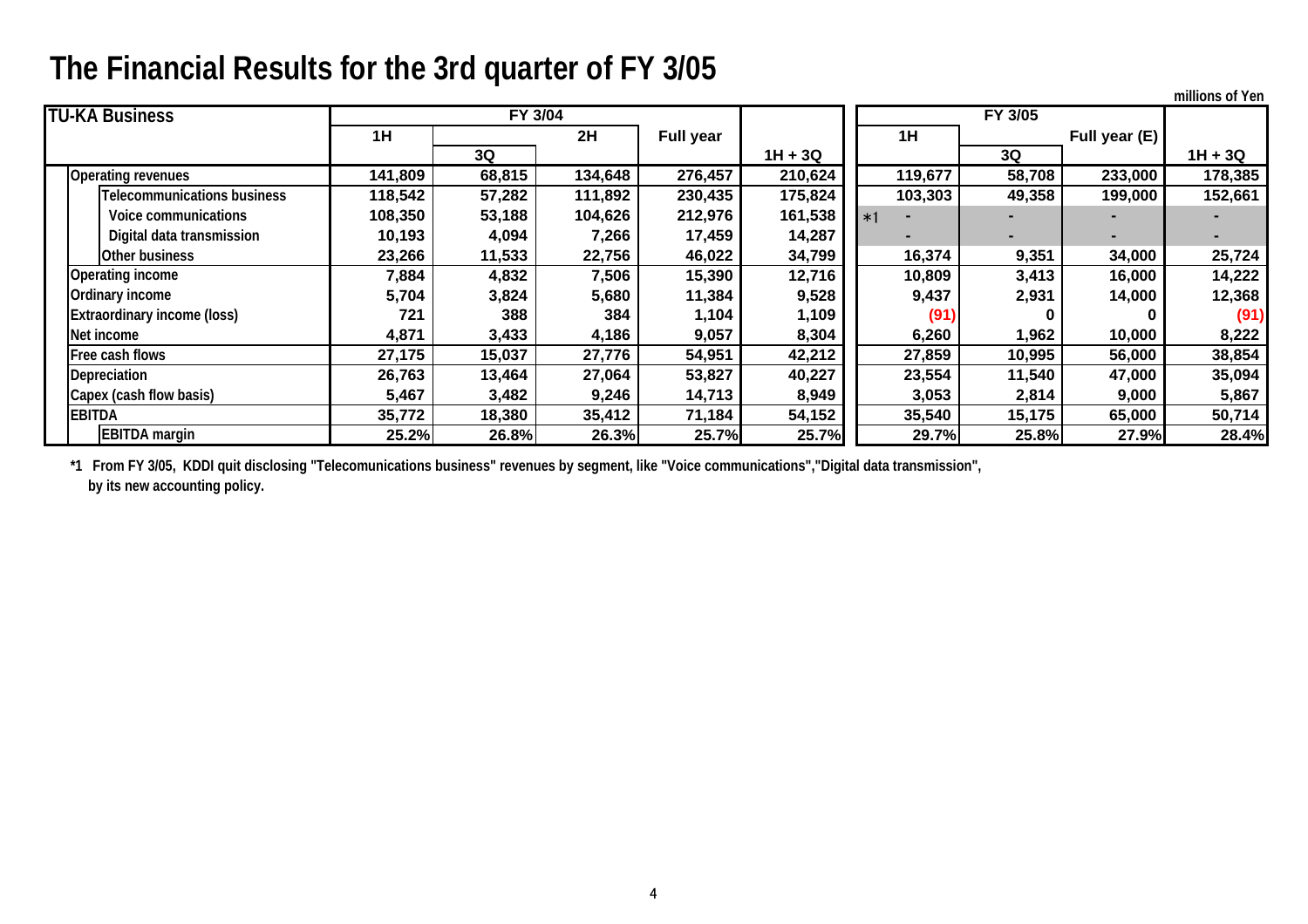|                                      |        |                |        |                  |           |        |                |                | millions of Yen |
|--------------------------------------|--------|----------------|--------|------------------|-----------|--------|----------------|----------------|-----------------|
| <b>Pocket Business</b>               |        | <b>FY 3/04</b> |        |                  |           |        | <b>FY 3/05</b> |                |                 |
| This segment has been deconsolidated | 1H     |                | 2H     | <b>Full year</b> |           | 1H     |                | Full year (E)  |                 |
| from 2nd half of FY05/3.             |        | 3Q             |        |                  | $1H + 3Q$ |        | 3Q             |                | $1H + 3Q$       |
| <b>Operating revenues</b>            | 95,680 | 44,964         | 88,337 | 184,017          | 272,354   | 86,873 | $\blacksquare$ | $\blacksquare$ |                 |
| <b>Telecommunications business</b>   | 86,831 | 41,595         | 81,576 | 168,407          | 249,983   | 77,202 |                |                |                 |
| <b>Other business</b>                | 8,849  | 3,369          | 6,760  | 15,609           | 22,369    | 9,670  | $\sim$         | $\blacksquare$ |                 |
| Operating income                     | 11,031 | 5,984          | 10,062 | 21,093           | 31,155    | 5,476  |                |                |                 |
| Ordinary income                      | 10,075 | 5,522          | 8,936  | 19,010           | 27,946    | 4,910  |                |                |                 |
| <b>Extraordinary income (loss)</b>   | 218    | 0              | (989)  | (771)            | (1,760)   | (702)  |                |                |                 |
| Net income                           | 10,258 | 5,507          | 8,806  | 19,064           | 27,870    | 4,002  |                | $\blacksquare$ |                 |
| Free cash flows                      | 25,224 | 14,751         | 21,982 | 47,206           | 69,188    | 20,902 |                | $\sim$         |                 |
| Depreciation                         | 19,431 | 9,653          | 19,275 | 38,707           | 57,982    | 18,659 |                |                |                 |
| Capex (cash flow basis)              | 4,005  | 3,519          | 8,904  | 12,909           | 21,813    | 5,044  |                | $\sim$         |                 |
| <b>EBITDA</b>                        | 31,092 | 15,917         | 30,271 | 61,363           | 47,009    | 24,595 | $\blacksquare$ | $\blacksquare$ |                 |
| <b>EBITDA</b> margin                 | 32.5%  | 35.3%          | 34.3%  | 33.3%            | 33.4%     | 28.3%  |                | $\blacksquare$ |                 |

**millions of Yen**

| <b>Other Businesses</b> |                                    |          | FY 3/04 |         |                  |           |         | FY 3/05 (New standard) $*1$ |               |           |
|-------------------------|------------------------------------|----------|---------|---------|------------------|-----------|---------|-----------------------------|---------------|-----------|
|                         |                                    | 1H       |         | 2H      | <b>Full year</b> |           | 1H      |                             | Full year (E) |           |
|                         |                                    |          | 3Q      |         |                  | $1H + 3Q$ |         | 3Q                          |               | $1H + 3Q$ |
|                         | Operating revenues                 | 87,817   | 45,737  | 98,718  | 186,533          | 133,554   | 40,249  | 21,046                      | 84,000        | 61,295    |
|                         | Telecommunications business        | 54,627   | 27,973  | 54,998  | 109,625          | 82,600    | 14,157  | 7,169                       | 28,000        | 21,325    |
|                         | Other business                     | 33,190   | 17,764  | 43,719  | 76,908           | 50,954    | 26,092  | 13,877                      | 56,000        | 39,969    |
|                         | Operating income (loss)            | (861)    | 28      | 1,657   | 797              | (833)     | 340     | 978                         | 2,000         | 1,317     |
|                         | Ordinary income (loss)             | (1, 170) | (391)   | 1,253   | 83               | (1, 561)  | (3)     | 779                         | 1,000         | 776       |
|                         | <b>Extraordinary income (loss)</b> | 2,249    | 240     | (6,956) | (4,707)          | 2,489     | (3,020) | (294)                       |               | (3, 314)  |
|                         | Net income (loss)                  | 642      | (379)   | (6,072) | (5, 431)         | 263       | (3,654) | 183                         |               | (3, 471)  |

**\*1 KDDI has shifted some parts of its fixed-line sales function for corporate costomers, to KDDI Network & Solutions Inc. (KNSL). (KNSL was established on November 1, 2004, by merging 4 subsidiaries, K-Solutions, KCOM, OSI Plus and KDDI Msat)** With this restructuring, KNSL has been consolidated to BBC&Solutions Business from FY 3/05, shifted from Other Businesses. (figures for the 4 companies are relevant before the merger)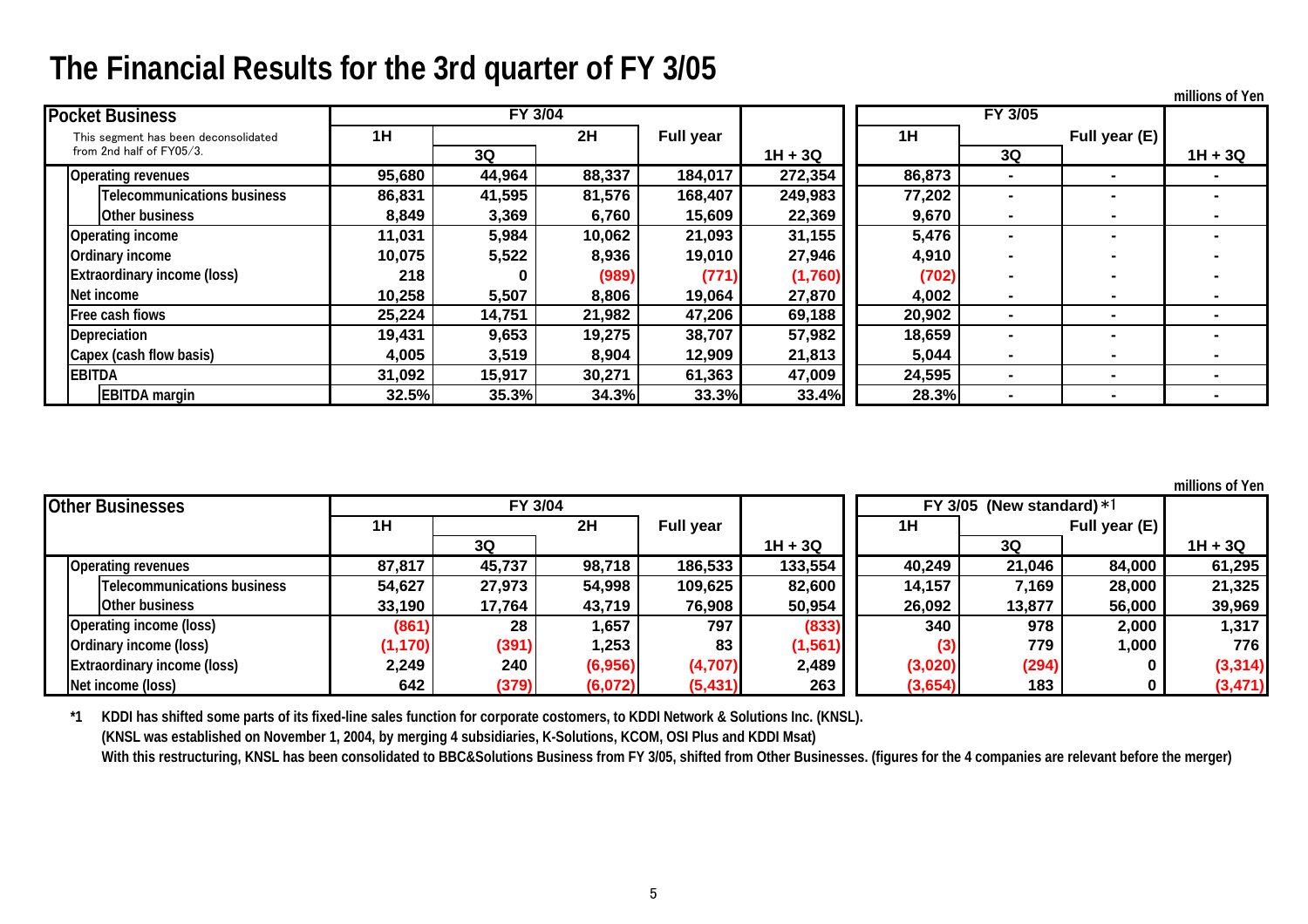# **Mobile Business Data**

| <b>Subscribers</b> |                                | (Thousand)        | <b>Sep.03</b> | <b>Dec.03</b>    |       | <b>Mar.04</b>    | Sep.04           | <b>Dec.04</b>  | Mar.05 (E)     |
|--------------------|--------------------------------|-------------------|---------------|------------------|-------|------------------|------------------|----------------|----------------|
| au                 |                                |                   | 15,263        | 15,977           |       | 16,959           | 18,189           | 18,759         | 19,460         |
|                    | <b>CDMA 1X WIN</b>             |                   |               | 47               |       | 343              | 1,191            | 2,032          | 3,200          |
|                    | <b>CDMA1X</b>                  |                   | 10,203        | 11,717           |       | 13,166           | 14,667           | 14,797         |                |
|                    | cdmaOne                        |                   | 5,059         | 4,213            |       | 3,450            | 2,331            | 1,930          |                |
| <b>TU-KA</b>       |                                |                   | 3,699         | 3,670            |       | 3,632            | 3,588            | 3,600          | 3,580          |
| $\overline{E}$ web |                                |                   | 13,940        | 14,700           |       | 15,700           | 16,965           | 17,526         | 18,060         |
|                    | au                             |                   | 12,164        | 12,899           |       | 13,886           | 15,125           | 15,697         | 16,250         |
|                    | <b>TU-KA</b>                   |                   | 1,776         | 1,801            |       | 1,814            | 1,848            | 1,829          | 1,810          |
| Pocket(PHS)        |                                |                   | 2,938         | 2,914            |       | 2,897            | 2,926            | $\blacksquare$ |                |
|                    | AIR H"                         |                   | 890           | 936              |       | 990              | 1,101            | $\blacksquare$ |                |
|                    | <b>Data Transmission Users</b> |                   | 1,510         | 1,564            |       | 1,622            | 1,763            | $\blacksquare$ |                |
|                    |                                |                   |               |                  |       |                  |                  |                |                |
| ARPU MOU           | Churn rate                     |                   |               | FY 3/04          |       |                  |                  | FY 3/05        |                |
|                    |                                |                   | 1H            |                  | 2H    | <b>Full year</b> | 1H               |                | Full year (E)  |
|                    |                                |                   |               | 3Q               |       |                  |                  | 3Q             |                |
| au                 | <b>ARPU(Total)</b>             | Yen               | 7,510         | 7,490            | 7,380 | 7,440            | 7,280            | 7,190          | 7,170          |
|                    |                                | Voice             | 5,920         | 5,830            | 5,690 | 5,800            | 5,560            | 5,470          | 5,430          |
|                    |                                | Data              | 1,590         | 1,660            | 1,690 | 1,640            | 1,720            | 1,720          | 1,740          |
|                    | <b>CDMA1X</b><br>$*1$          | Yen               | 8,720         | 8,400            | 8,240 | 8,440            | 7,780            | 7,560          |                |
|                    |                                | Voice             | 6,550         | 6,330            | 6,190 | 6,340            | 5,860            | 5,690          |                |
|                    |                                | Data              | 2,170         | 2,070            | 2,050 | 2,100            | 1,920            | 1,870          |                |
|                    | <b>MOU</b>                     | <b>Minutes</b>    | 178           | 178              | 174   | 176              | 170              | 167            | $\blacksquare$ |
|                    | Churn rate                     | $(\%)$            | 1.55          | 1.40             | 1.44  | 1.49             | 1.45             | 1.37           | 1.45           |
| <b>TU-KA</b>       | <b>ARPU</b>                    | Yen               | 5,100         | 5,020            | 4,930 | 5,020            | 4,630            | 4,460          | 4,480          |
|                    | <b>MOU</b>                     | <b>Minutes</b>    | 150           | 145              | 140   | $\overline{145}$ | $\overline{131}$ | 124            |                |
|                    | Churn rate                     | (%)               | 2.5           | $\overline{2.2}$ | 2.2   | 2.4              | 2.1              | 1.9            | 2.1            |
| Pocket             | <b>ARPU</b>                    | Yen               | 4,840         | 4,730            | 4,660 | 4,750            | 4,430            | $\blacksquare$ | $\blacksquare$ |
| (PHS)              | <b>MOU</b>                     | minutes           | 192           | 198              | 195   | 193              | 214              | $\blacksquare$ | $\blacksquare$ |
|                    | Churn rate                     | $\overline{(\%)}$ | 2.7           | 2.4              | 2.5   | 2.6              | 2.3              | $\blacksquare$ |                |

\*1 CDMA 1X ARPU includes CDMA 1X WIN ARPU.

| EZweb Packet traffic $*2$<br>lau         | 3/04<br>FΥ |         |           |                  | FY 3/05   |         |
|------------------------------------------|------------|---------|-----------|------------------|-----------|---------|
|                                          | 2H<br>1H   |         |           | <b>Full year</b> | 1H        |         |
|                                          |            | 3Q      |           |                  |           | 3Q      |
| Total packet traffic (million packets)   | 887,349    | 522,843 | 1,087,604 | 1,974,953        | 1,128,641 | 525,118 |
| Number of packets per EZweb user per day | 420        | 455     | 464       | 443              | 443       | 411     |

\*2 au Ezweb packet traffic doesn't include the figures for CDMA 1X WIN.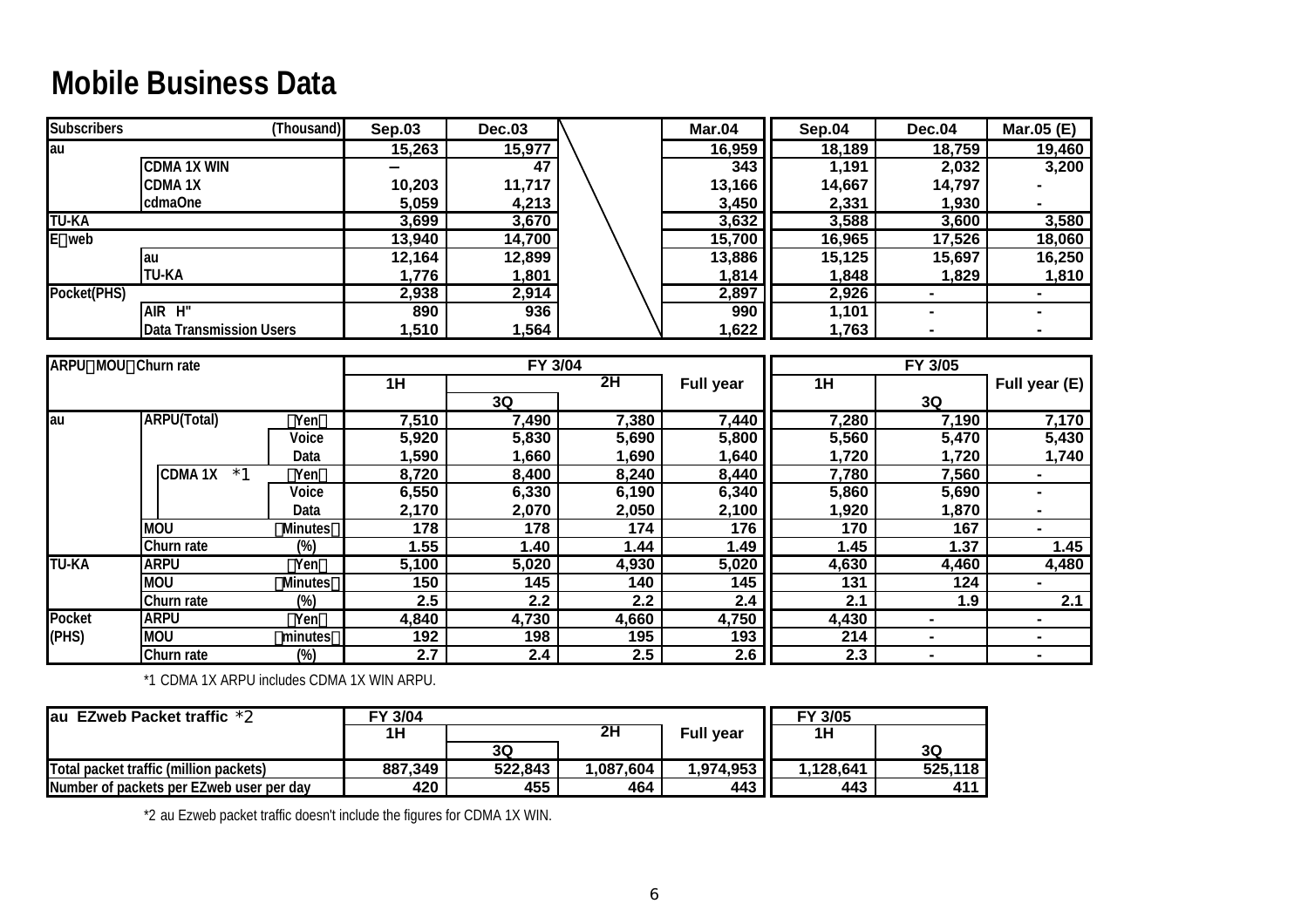#### **BBC & Solutions Business Data (1)**

| Number of Active Line            | $*$        |       | FY 3/04 | FY 3/05 |                  |       |       |
|----------------------------------|------------|-------|---------|---------|------------------|-------|-------|
|                                  |            | 1H    |         | 2H      | <b>Full year</b> | 1H    |       |
|                                  |            |       | 3Q      |         |                  |       | 3Q    |
| Voice Domestic Active Line       | (Thousand) | 8.493 | 8.304   | 8.195   | 8,344            | 7,855 | 7,552 |
| Voice Internatioinal Active Line | (Thousand) | 687   | 655     | 640     | 663              | 590   | 563   |

\*1 "Active line" means the number of fixed lines that had made one call at least per month. (those figures are monthly average)

| <b>ARPU for Fixed Line</b>       |      |       |       | FY 3/04 | FY 3/05 |                  |       |       |
|----------------------------------|------|-------|-------|---------|---------|------------------|-------|-------|
|                                  |      |       | 1H    |         | 2H      | <b>Full year</b> | 1H    |       |
|                                  |      |       |       | 3Q      |         |                  |       | 3Q    |
| Voice Domestic Active Line       | $*$  | (Yen) | 760،، | 1.710   | 660. ا  | 1,710            | 1,510 | 1,500 |
| Voice Internatioinal Active Line | $*2$ | (Yen) | 4.130 | 3.990   | 3.980   | 4,060            | 3,810 | 3.740 |
| DION included ADSL               | ×д   | (Yen) | 2,010 | 2,040   | 2,030   | 2,020            | 2,000 | 2,170 |

\*2 ARPU does not include DDL-direct, free call DX/S, DOD and interconnection revenue.

\*3 ARPU does not include DDL-direct, Super World Card and international mobile calls.

\*4 ARPU in relation to the ISP connection revenue.

| Number of Subscribers for Fixed Line Services | 9/03             | 12/03 | 3/04  | 9/04  | 12/04 |       |
|-----------------------------------------------|------------------|-------|-------|-------|-------|-------|
| <b>Myline Registration</b>                    | *5               | IN.A. | N.A.  | IN.A. | 9,200 | 9,050 |
| Local                                         |                  | 6,258 | 6,293 | 6,311 | 6,143 | 6,061 |
| <b>In-prefecture Long Distance</b>            | 7,733            | 7,780 | 7,808 | 7,572 | 7,466 |       |
| <b>Out-prefecture Long Distance</b>           | 8,431            | 8,466 | 8,487 | 8,224 | 8,112 |       |
| International                                 |                  | 8,984 | 9,003 | 9,011 | 8.756 | 8,632 |
| <b>IDION</b>                                  | (Thousand)       | 2,489 | 2,559 | 2,687 | 2,873 | 2,874 |
| of which ADSL                                 | (Thousand)       | 777   | 914   | 1,109 | 1,428 | 1,497 |
| <b>FTTH</b>                                   | (Thousand)       |       |       | 23    | 60    | 78    |
| of which KDDI Hikari Plus                     | (Thousand)       |       |       | 9     | 44    | 61    |
| <b>KDDI</b> Internet (for corporations)       | (Thousand)       | 25    | 28    | 31    | 37    | 40    |
| <b>FR/CR</b>                                  | *6<br>(Thousand) | 22    | 18    | 15    | 11    | 10    |
| <b>IP-VPN</b>                                 | *6<br>(Thousand) | 62    | 64    | 65    | 63    | 62    |

\*5 Make a count of each lines which has at least 1 division of Myline registration out of 4 divisions.

\*6 Make a count of each access lines.